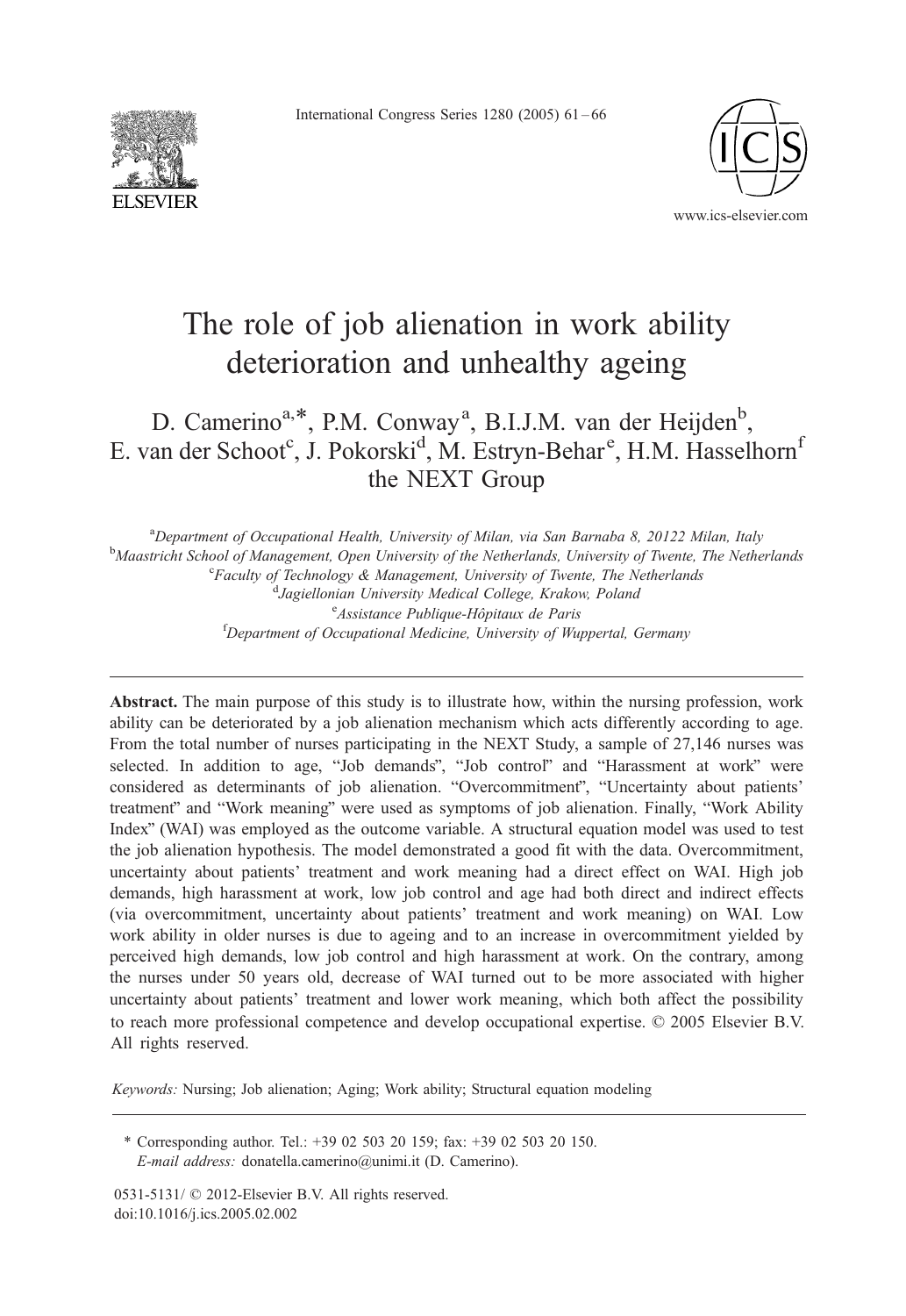# 1. Introduction

According to our theoretical framework, job alienation may be considered as a reiterated impairment in decision-making at work due to a lack of both proper information and time for adequate processing, which can result in a feeling of lost ownership on one's own well-being and future life perspectives. Impaired decision-making may occur in relation to adverse working and organizational conditions such as poor work community, high job demands and low job control and can result in a reduction of individuals' work ability and employability, which can determine premature departure from the profession. Particularly in nursing, job alienation should be avoided in order to reverse the process of staff shortage that heavily affects this profession nowadays. Building a good employability orientation, i.e. the attitudes and behaviours of the employees towards their own employability, becomes of crucial importance in order to cope with current labour market demands [1].

As time goes by, earlier individuals' life and work choices can result as optimal and support longevity. On the contrary, they may result as scantly functional, exposing an individual to poor adjustment and to a rapid decline in health. Specifically, a person–work environment unfit can determine premature ageing through competence loss and worsened mood states. Among these, "brooding over" is a major issue for those wh[o ar](#page-5-0)e interested in studying the relationships between stress and pathology, since it describes a condition of alienation that is accompanied by chronic resentment and rage.

From a neurobiological point of view, "brooding over" may be associated with the effects yielded by glucocorticoids on the loss of hippocampus neurons (memory consolidation and explication) and with the secretion of catecholamines with increased risk of cardiac or cerebral infarction episodes.

In our model, "brooding over" is a crucial symptom of job alienation and is hypothesized as being an important risk factor for lowered work ability and employability. Moreover, we assume that "brooding over" bears negative effects which increase with age and may reduce job security and confidence in development possibilities at work.

Analysis of this article was performed on data from the NEXT Study (Nurses' Early Exit Study) and has been undertaken in order to answer to one of the main questions posed by the NEXT: "Which nurses' groups are more at risk for premature departure from the profession?"

In the present contribution we then considered the age-related vulnerability to job alienation and the effects that unfavourable working conditions yield on future work ability through job alienation itself.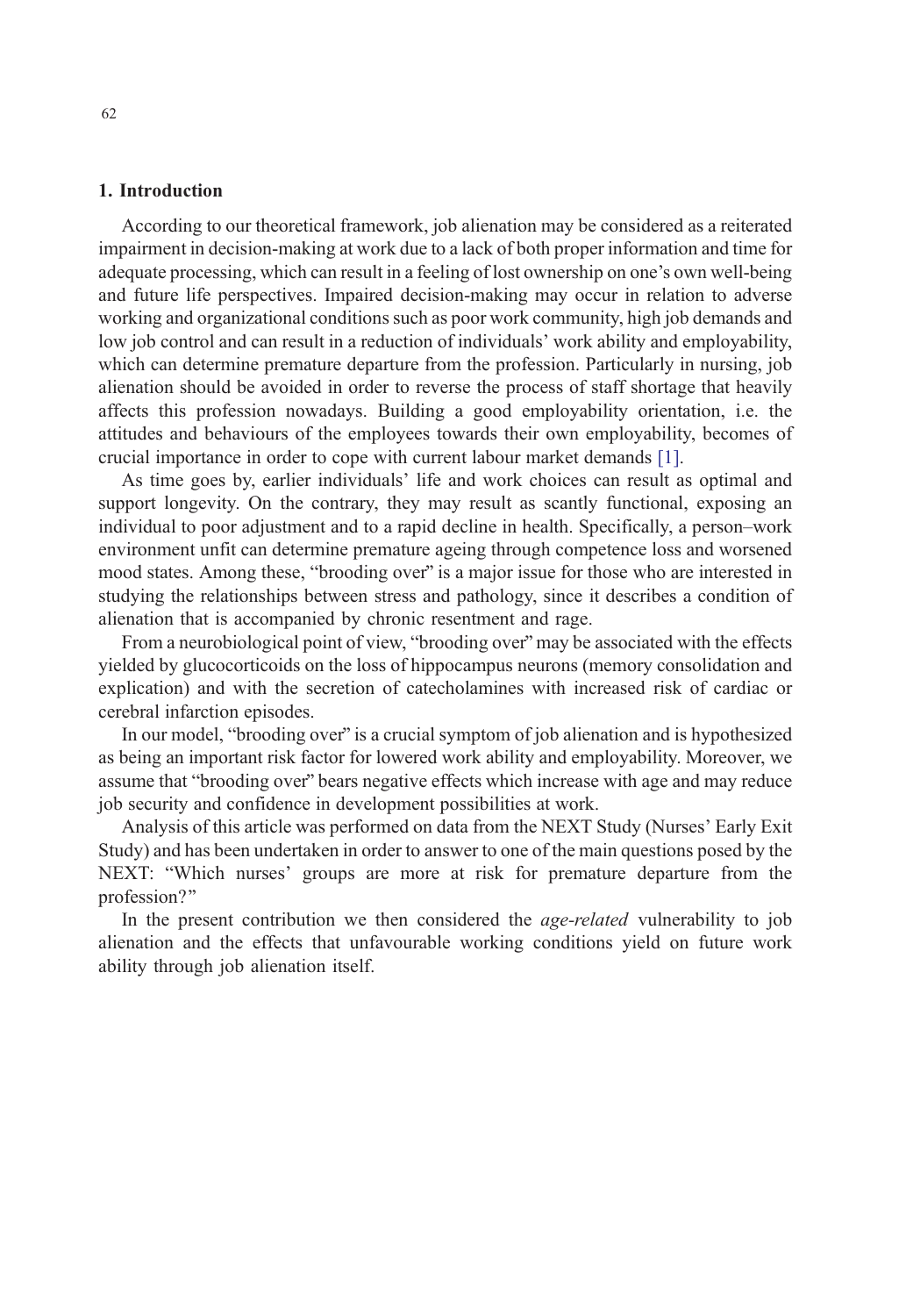# 2. Methods

In Fig. 1, the study model is shown. From the total number of nurses participating in the NEXT Study (39,689), a sample composed by only female registered and specialised nurses



Fig. 1. Path diagram of the hypothesized job alienation model. Arrows indicate the causal relationships between model variables. The broken arrows refer to the direct effects of job demands, job control and harassment at work on work ability.

from nine Europ[ean](#page-5-0) countries was [sele](#page-5-0)cted  $(n=27,146)$ . Prevalence of nurses from our sample was higher in the age group 30–49 years old (range: 19–71). Job alien[ation](#page-5-0) was measured by "[Job](#page-5-0) Demands"  $[2]$ , "Job Control"  $[2]$  and "Har[ass](#page-5-0)ment at work" (created by the NEXT Group), while symptoms of job alienation were assessed by "Overcommitment" [3], "Uncertainty about patients' treatment' [4] and "Work meaning" [2]. Overcommitment was used as a measure of "brooding over", as this concept is well described by the contents of the scale. "Harassment at work" was used in th[e pla](#page-5-0)ce of "Social Support" (included in the original Demand–Control– Support model) with the purpose of maximizing the predictive power of the model. Finally, the "[Wor](#page-5-0)k Ability Index" [5] was used as the outcome variable measure. The relation between WAI and ageing, and t[he h](#page-5-0)igher variability of WAI scores among ageing workers is widely known [6,7]. Psychometric properties of the WAI brief version used in this study are available in Hasselhorn et al.[8]. In order to show prevalence by age for the worst score categories, all study variables were categorized by quartile. Multi Sample Analysis (MSA) was performed using LISREL 8.30 in order to verify the age-related differences in job alienation.

## 3. Results

Table 1

Prevalence of all model variables by age is reported in Table 1. Job demands, harassment at work and treatment uncertainty were higher among the youngest nurses; job control and work meaning were lower among middle-aged nurses, while higher overcommitment and

| Trevalence (70) by age of subjects reporting fowest values for study variables |                |                |                       |                     |                                          |                 |                 |
|--------------------------------------------------------------------------------|----------------|----------------|-----------------------|---------------------|------------------------------------------|-----------------|-----------------|
| Age (years)                                                                    | Job<br>demands | Job<br>control | Harassment<br>at work | Over-<br>commitment | Uncertainty about<br>patients' treatment | Work<br>meaning | Work<br>ability |
| $16-29$ (n=4386)                                                               | 29.9           | 22.3           | 23.4                  | 18.5                | 30                                       | 16.6            | 22.8            |
| $30 - 39$ (n=9280)                                                             | 25.6           | 29.8           | 23.2                  | 19.9                | 28.5                                     | 22.7            | 24.4            |
| $40-49$ (n=9178)                                                               | 24             | 27.3           | 20.2                  | 22.4                | 22.6                                     | 20.7            | 23.9            |
| $>50$ (n=4302)                                                                 | 21.8           | 23.9           | 16.6                  | 24.4                | 17.7                                     | 157             | 26.4            |

Prevalence (%) by age of subjects reporting lowest values for study variables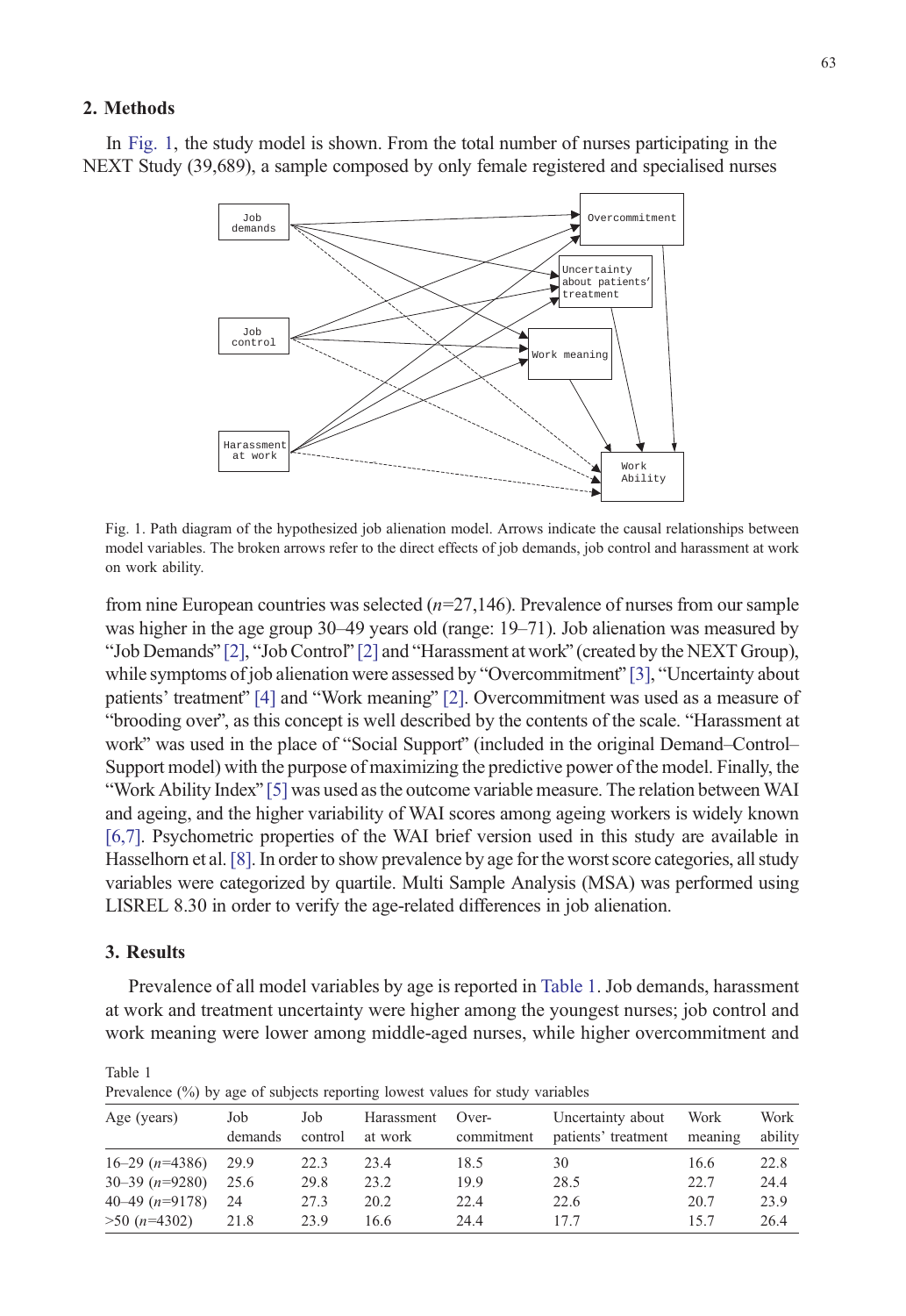|                    |                          |         |         | 3       | 4       |         | <sub>(</sub> |        | 8 |
|--------------------|--------------------------|---------|---------|---------|---------|---------|--------------|--------|---|
| $1. \text{Age}$    |                          |         |         |         |         |         |              |        |   |
| 2. Job demands     |                          | $-.09*$ |         |         |         |         |              |        |   |
| 3. Job control     |                          | $.04*$  | $-.17*$ |         |         |         |              |        |   |
| 4. Harassment      |                          | $-.08*$ | $.38*$  | $-.19*$ |         |         |              |        |   |
| 5. Over-commitment |                          | $.04*$  | $.31*$  | $-.13*$ | $.23*$  |         |              |        |   |
|                    | 6. Uncert pats treatment | $-.11*$ | $.38*$  | $-.15*$ | $.33*$  | $24*$   |              |        |   |
| 7. Work meaning    |                          | $.03*$  | $-.08*$ | $.49*$  | $-.19*$ | $-.08*$ | $-.15*$      |        |   |
| 8. WAI             |                          | $-.14*$ | $-.24*$ | $.23*$  | $-.28*$ | $-.34*$ | $-.22*$      | $.24*$ |   |

Table 2 Correlations between model variables

\* Coefficient is significant at  $\alpha$ <.001.

lower work ability were observed among the oldest. To allow for international comparison, prevalence of lowest WAI scores according to standard categorization were: 1.6% for the age group  $16-29$ ,  $3\%$  for  $30-39$ ,  $4.3\%$  for  $40-49$ , and  $7.6\%$  for  $>50$ . In Table 2, the correlation matrix between model variables is shown.

The hypothesized model was found tenable in each of the four age groups. More in detail, overcommitment, uncertainty about patients' treatment and work meaning directly affected WAI. High job demands, low job control and high harassment at work had both direct and indirect effects on WAI via overcommitment, uncertainty about patients' treatment and work meaning. However, some little differences between age groups were observed regarding the strength of these effects. Results of LISREL analysis are shown in Table 3. The three groups of estimated parameters were: 1) regression coefficients linking work characteristics (job demands, job control and harassment at work) to symptoms of job alienation (overcommitment, uncertainty about patients' treatment and work meaning); 2) regression coefficients

Table 3 Results of multi-sample analysis

| Variables                                | Age groups    |                 |               |             |  |  |  |
|------------------------------------------|---------------|-----------------|---------------|-------------|--|--|--|
|                                          | $16-29$ years | $30 - 39$ years | $40-49$ years | $>50$ years |  |  |  |
| Job demands $\rightarrow$ WAI            | $-.07$        | $-.08$          | $-.07$        | $-.07$      |  |  |  |
| Job control $\rightarrow$ WAI            | .07           | .06             | .09           | .09         |  |  |  |
| $Harassment \rightarrow WAI$             | $-.14$        | $-.14$          | $-.16*$       | $-.10$      |  |  |  |
| Job demands Overcommitment               | .25           | .25             | .25           | .26         |  |  |  |
| Job control $\rightarrow$ Overcommitment | $-.09$        | $-.09$          | .05           | n.s.        |  |  |  |
| $Harassment \rightarrow Overcommitment$  | .11           | .13             | .13           | .14         |  |  |  |
| Job demands->Uncertainty                 | .29           | .27             | .29           | .32         |  |  |  |
| Job control→Uncertainty                  | $-.05$        | $-.07$          | $-.06$        | $-.07$      |  |  |  |
| $Harassment \rightarrow Uncertainty$     | .17           | $.23*$          | .20           | .22         |  |  |  |
| Job demands $\rightarrow$ Work meaning   | n.s.          | $.02*$          | .07           | .07         |  |  |  |
| Job control – Work meaning               | .46           | .47             | .47           | .50         |  |  |  |
| Harassment $\rightarrow$ Work meaning    | $-.11$        | $-.13$          | .12           | $-.07*$     |  |  |  |
| Overcommitment $\rightarrow$ WAI         | $-.25$        | $-.25$          | $-.23$        | $-.27*$     |  |  |  |
| Uncertainty $\rightarrow$ WAI            | $-.09$        | $-.07$          | .08           | $-.06$      |  |  |  |
| Work meaning→WAI                         | .15           | .15             | .15           | .13         |  |  |  |

Regression coefficients of job alienation symptoms and WAI on determinants of job alienation by age.

\* Regression coefficients which are significantly different according to age ( $p<0.05$ ).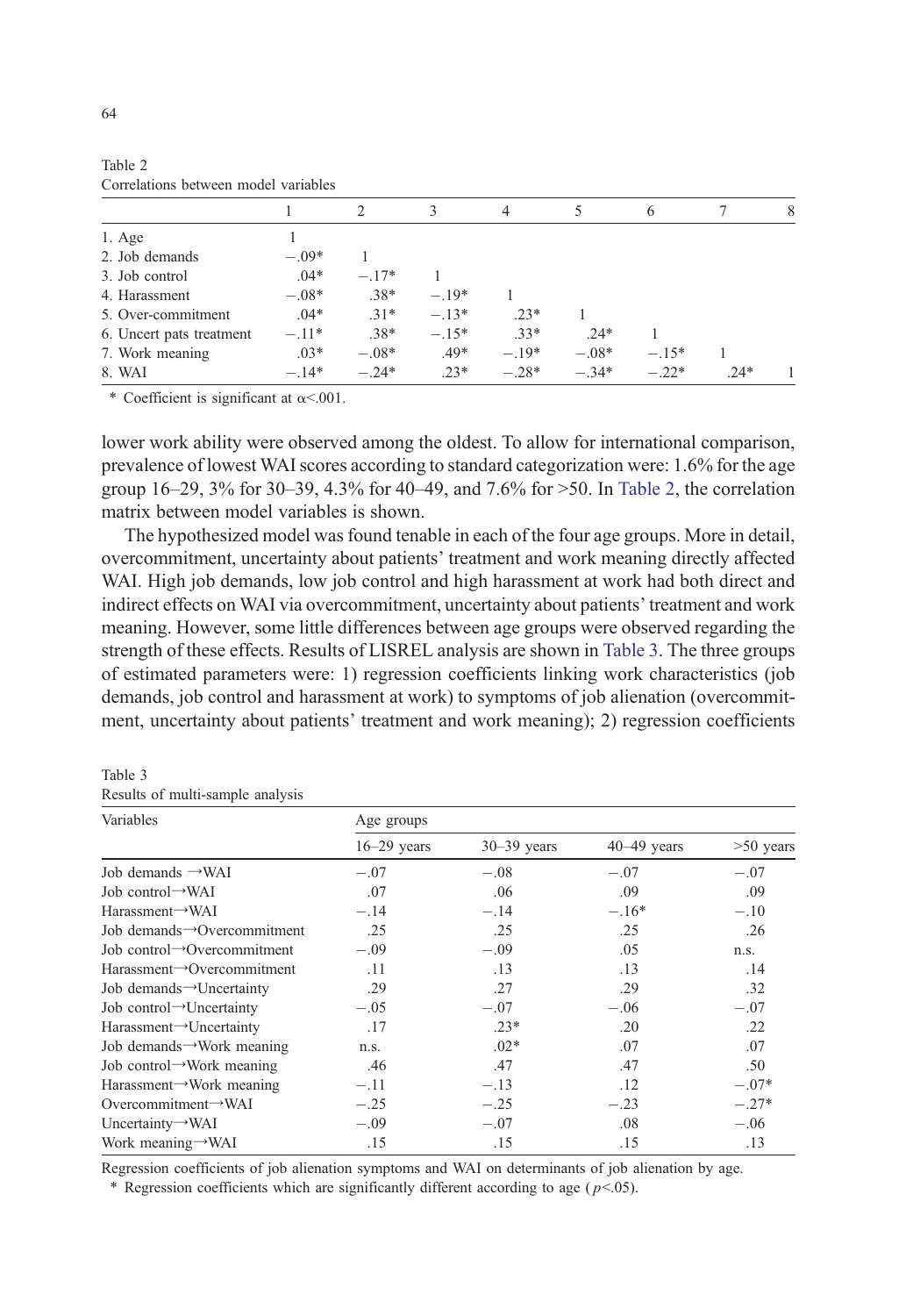linking symptoms of job alienation to WAI; 3) regression coefficients linking work characteristics to WAI. Regression coefficients are shown for each age group. Among the 30- to 39-year-old nurses, increased harassment at work was associated to higher levels of uncertainty about patients' treatment compared to the other age groups. The same association strength was not observed in the youngest nurses. High job demands were related to increased overcommitment in all age groups, while the negative effect yielded by overcommitment on WAI resulted as worse in the elderly.

Job control acted as a moderator of high overcommitment in the youngest but not in the oldest nurses. The impact of harassment at work on work meaning resulted as lower among the oldest nurses. Nevertheless, higher harassment at work was associated to lower WAI in the age group 40–49, this effect decreasing in the oldest nurses.

#### 4. Discussion and conclusions

In the present contribution, the hypothesized job alienation model resulted tenable and similar in all nurses' age groups, even if some significant age-related differences in the effects were observed.

Uncertainty about patients' treatment was found to be more associated to harassment at work among nurses between 30–39 years old compared to the other age groups. In these years, family obligations can reduce resources to be devoted to work and hence foster conflicting relationships within the staff, with a consequent loss in information available for quality-based patients' assistance. However, the same association strength was not observed in the youngest nurses, as probably during training periods harassment at work can be perceived as a stimulus for professional development or, if experienced as a threat, may have already led nurses to leave their institutions before the NEXT study has been initiated. Harassment at work also resulted as affecting work meaning more in the youngest than in the oldest nurses, as the latter have probably strengthened work meaning during their job experiences. In synthesis, it can be said that, among nurses under 50, job alienation exerts its effects mainly by means of harassment, which constitutes a hindrance to the acquisition of information and to the development of meaning in their work activities.

As to the oldest nurses, the main finding was that the effects of high job demands and harassment at work on overcommitment and consequent WAI deterioration were stronger compared to the younger ones, giving support to the initial hypothesis of a long-term effect of overcommitment on lowered WAI. In the nurses' age group 40–49, WAI was also directly affected by increased harassment at work, while a lower effect was observed in the 50s, probably for a selection process favoured by the early retirement facilities which were easily available during the past years in some European countries. As for job control, while in the youngest nurses it acted as a protective factor against high overcommitment, we could not observe the same buffering effects among their older counterparts.

In conclusion, our results showed that all female nurses belonging to different age groups are equally exposed to adverse working conditions. In all groups, high overcommitment, high uncertainty about patients' treatment and low work meaning were observed, leading to consequent reduction of perceived work ability. While nurses below 50s are more susceptible to relational aspects, on which they ground both the construction of work meaning and the development of their work experiences, the oldest are more